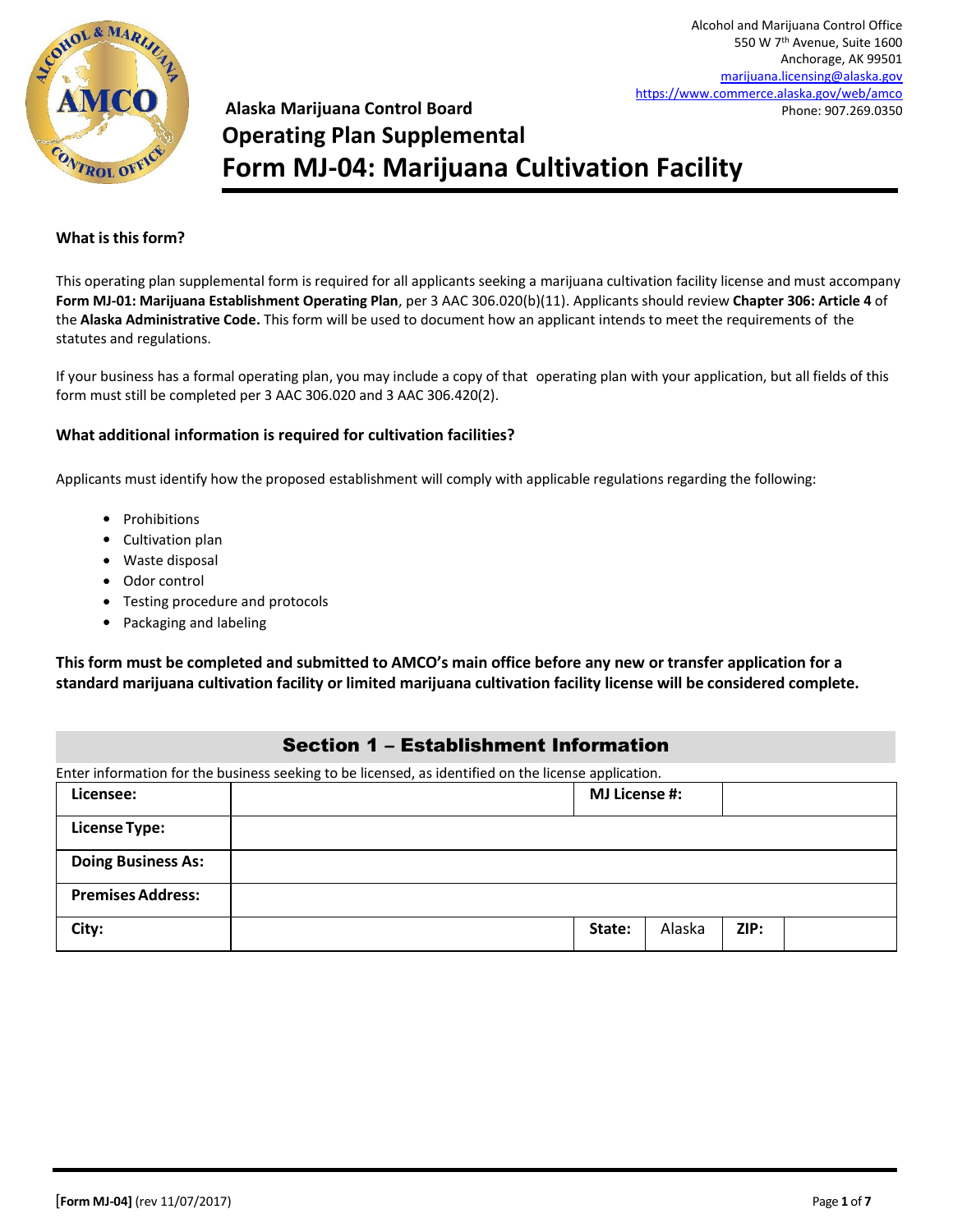

# Section 2 – Overview of Operations

**2.1. Provide an overview of your proposed facility's operations. Include information regarding the flow of marijuana from seed or clone to harvest and transfer from your premises:**

# Section 3 – Prohibitions

Review the requirements under 3 AAC 306.405 and 3 AAC 306.410.

#### **3.1. I certify that the marijuana cultivation facility will not:** Initials

|  |  |  |  |  | a. sell, distribute, or transfer any marijuana or marijuana product to a consumer, with or without compensation; |  |  |
|--|--|--|--|--|------------------------------------------------------------------------------------------------------------------|--|--|
|--|--|--|--|--|------------------------------------------------------------------------------------------------------------------|--|--|

- **b. allow any person, including a licensee, employee, or agent, to consume marijuana or marijuana product on the licensed premises or within 20 feet of the exterior of any building or outdoor cultivation facility; or**
- **c. treat or otherwise adulterate marijuana with any organic or nonorganic chemical or compound to alter the color, appearance, weight, or odor of the marijuana.**

### Section 4 – Cultivation Plan

Review the requirements under 3 AAC 306.420 and 3 AAC 306.430.

**4.1. Describe the size of the space(s) the marijuana cultivation facility intends to be under cultivation, including dimensions and overall square footage. Provide your calculations below:**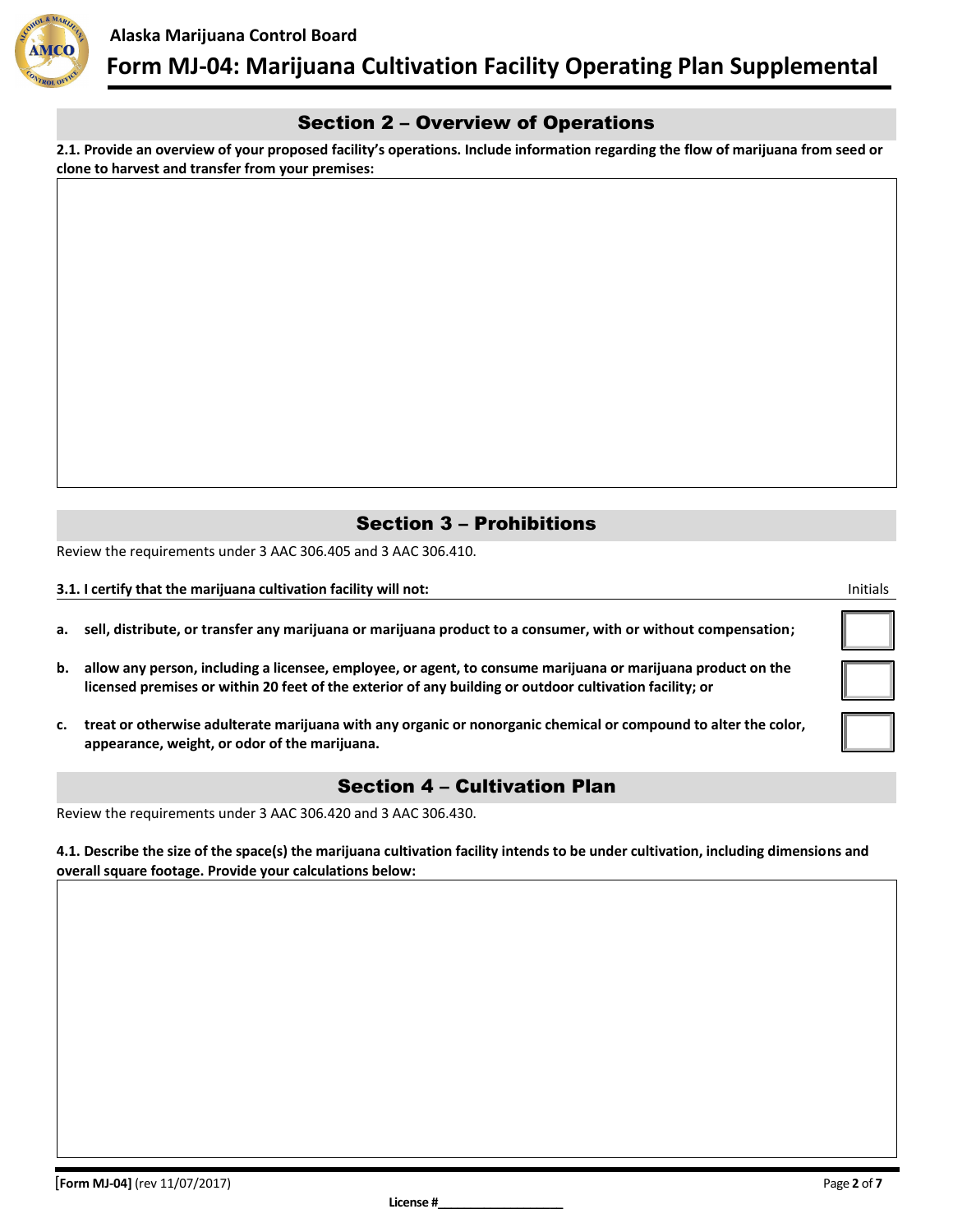

| You must be able to certify the statement below. Read the following and then sign your initials in the box to the right:                         |     | <b>Initials</b> |
|--------------------------------------------------------------------------------------------------------------------------------------------------|-----|-----------------|
| 4.2. The proposed area(s) for cultivation are clearly identified on the Form MJ-02: Premises Diagram that is submitted<br>with this application. |     |                 |
| Answer "Yes" or "No" to the following question:                                                                                                  | Yes | No              |
| 4.3. Will the marijuana cultivation facility include outdoor production?                                                                         |     |                 |
| If "Yes", describe the outdoor structure(s) or the expanse of open or clear ground and how it is fully-enclosed by a physical barrier:           |     |                 |
|                                                                                                                                                  |     |                 |
|                                                                                                                                                  |     |                 |
|                                                                                                                                                  |     |                 |

**4.4. Describe the method(s) used to ensure that any marijuana at the marijuana cultivation facility, whether indoors or outdoors, cannot be observed by the public from outside the facility:**

**4.5. Describe the marijuana cultivation facility's growing medium(s) to be used:**

**4.6. Describe the marijuana cultivation facility's fertilizers, chemicals, gases, and delivery systems, including carbon dioxide management, to be used:**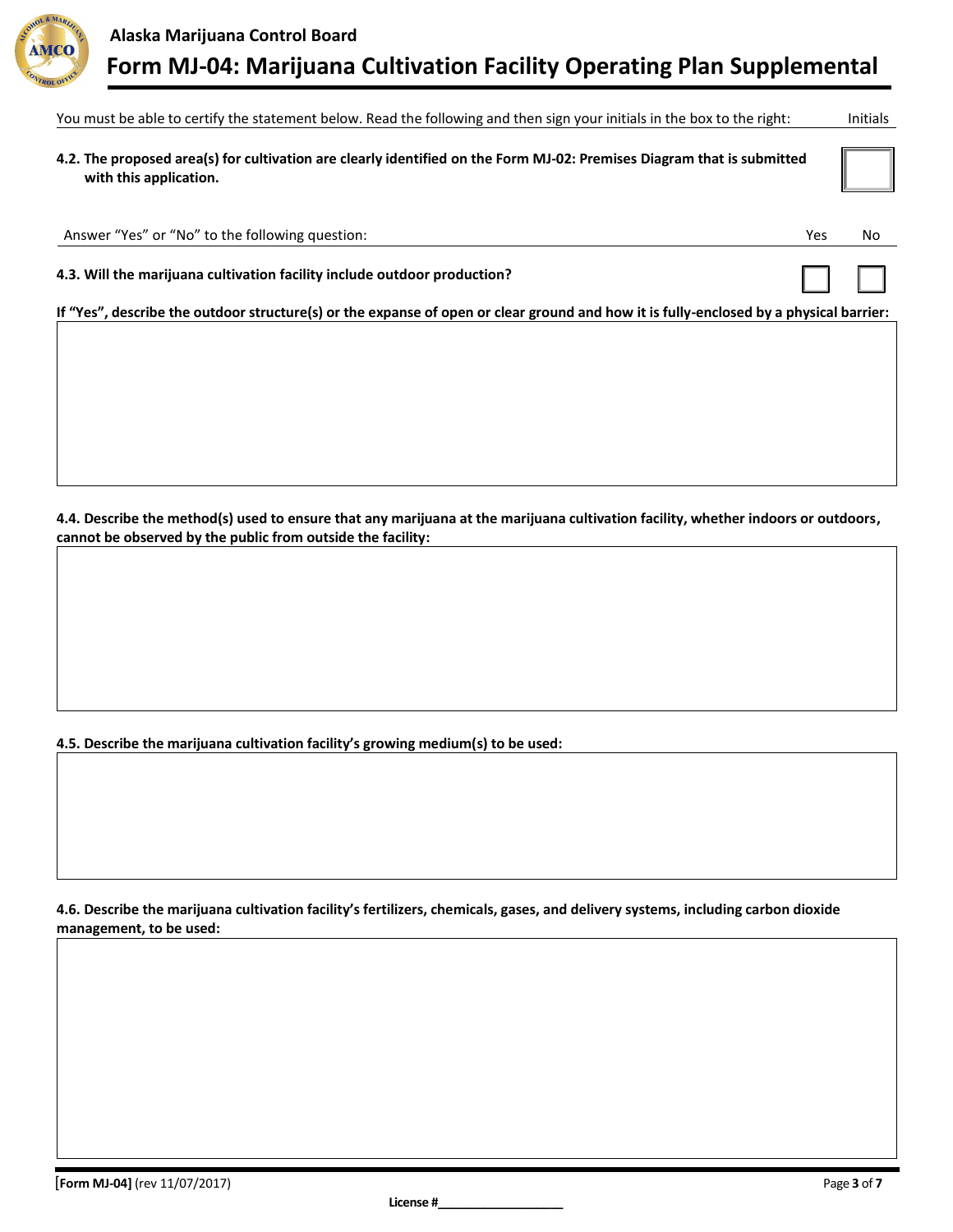

**4.7. Describe the marijuana cultivation facility's irrigation and waste water systems to be used:**

# Section 5 – Waste Disposal

Review the requirements under 3 AAC 306.740.

You must be able to certify the statement below. Read the following and then sign your initials in the box to the right: Initials

| 5.1. The marijuana cultivation facility shall give the board at least three days written notice required under |  |
|----------------------------------------------------------------------------------------------------------------|--|
| 3 AAC 306.740(c) before making marijuana waste unusable and disposing of it.                                   |  |

**5.2. Describe how you will store, manage, and dispose of any solid or liquid marijuana waste, including wastewater generated during marijuana cultivation, in compliance with any applicable laws. Include details about the material(s) you will mix with ground marijuana waste and the processes that you will use to make the marijuana waste unusable for any purpose for which it was grown:**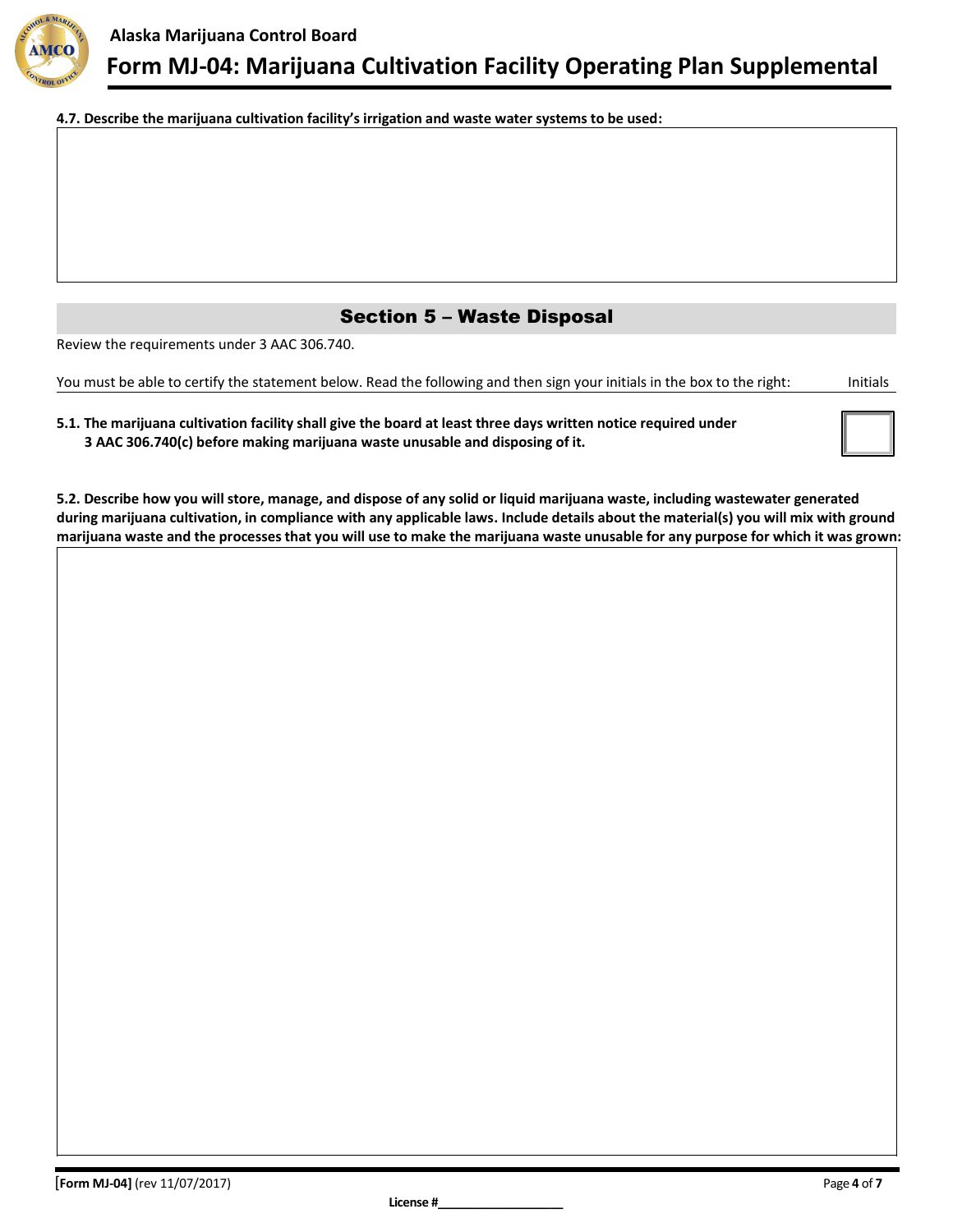

# Section 6 – Odor Control

Review the requirements under 3 AAC 306.430.

**6.1. Describe the odor control method(s) to be used and how the marijuana cultivation facility will ensure that any marijuana at the facility does not emit an odor that is detectable by the public from outside the facility:**

# Section 7 – Testing Procedure and Protocols

Review the requirements under 3 AAC 306.455 and 3 AAC 306.465.

You must be able to certify each statement below. Read the following and then sign your initials in the corresponding box: Initials

- **7.1. I understand and agree that the board or director will, from time to time, require the marijuana cultivation facility to provide samples of the growing medium, soil amendments, fertilizers, crop production aids, pesticides, or water for random compliance checks.**
- **7.2. I will ensure that any individual responsible for collecting random, homogenous samples for required laboratory testing under 3 AAC 306.455 will prepare the necessary accompanying signed statement, provide the signed statement to the marijuana testing facility, and maintain a copy as a business record under 3 AAC 306.755.**

**7.3. Describe the testing procedures and protocols the marijuana cultivation facility will follow:**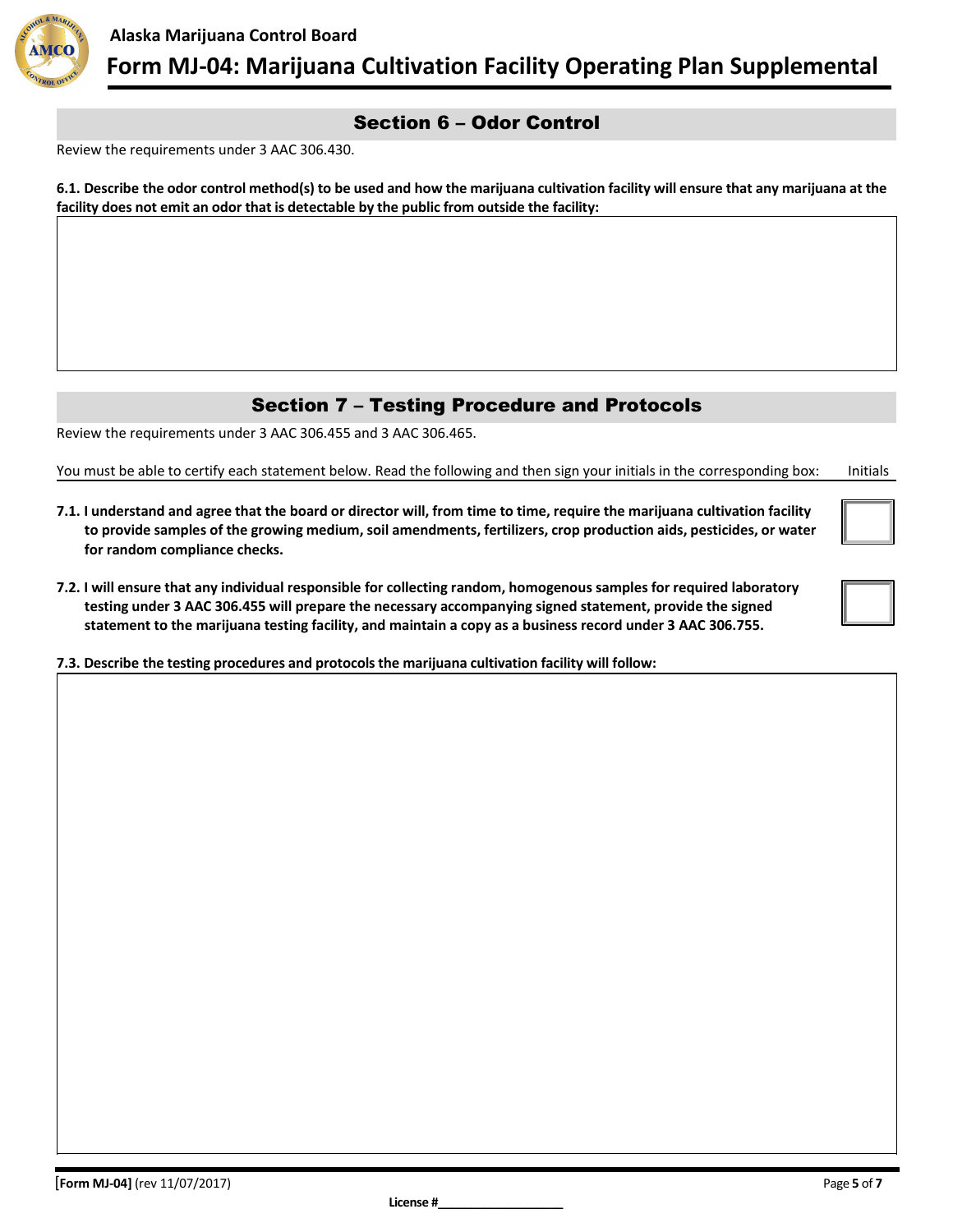

# Section 8 – Packaging and Labeling

Review the requirements under 3 AAC 306.470 and 3 AAC 306.475.

| Answer "Yes" or "No" to the following question:                                                                                                | Yes | No |
|------------------------------------------------------------------------------------------------------------------------------------------------|-----|----|
| 8.1. Will the marijuana cultivation facility be packaging marijuana for a retail marijuana store to sell to a<br>consumer without repackaging? |     |    |

**If "Yes", describe how the marijuana cultivation facility will ensure that the marijuana sold will meet the packaging requirements in 3 AAC 306.470, and provide a sample label that the facility will use to meet the labeling requirements set forth in 3 AAC 306.475:**

Answer "Yes" or "No" to the following question: Now we are not all the set of the No No No No No No No No No No

☐ ☐

**8.2. Will the marijuana cultivation facility be packaging marijuana in wholesale packages?**

**If "Yes", describe how the marijuana cultivation facility will ensure that the marijuana sold will meet the packaging requirements in 3 AAC 306.470, and provide a sample label that the facility will use to meet the labeling requirements set forth in 3 AAC 306.475:**

**I certify that as a marijuana cultivation facility, I will submit monthly reports to the Department of Revenue and pay the excise tax required under AS 43.61.010 and AS 43.61.020 on all marijuana sold or provided as a sample to a marijuana establishment, as required under 3 AAC 306.480.**

I declare under penalty of unsworn falsification that this form, including all accompanying schedules and statements, is true, correct, and complete.

\_\_\_\_\_\_\_\_\_\_\_\_\_\_\_\_\_\_\_\_\_\_\_\_\_\_\_\_\_\_\_\_\_\_\_\_\_\_\_\_ \_\_\_\_\_\_\_\_\_\_\_\_\_\_\_\_\_\_\_\_\_\_\_\_\_\_\_\_\_\_\_\_\_\_\_\_\_\_\_\_ Signature of licensee Notary Public in and for the State of Alaska

\_\_\_\_\_\_\_\_\_\_\_\_\_\_\_\_\_\_\_\_\_\_\_\_\_\_\_\_\_\_\_\_\_\_\_\_\_\_\_\_ My commission expires: \_\_\_\_\_\_\_\_\_\_\_\_\_\_\_\_\_\_\_\_

Printed name of licensee

Subscribed and sworn to before me this \_\_\_\_\_ day of \_\_\_\_\_\_\_\_\_\_\_\_\_\_\_\_\_\_\_\_\_\_\_\_\_\_\_\_, 20

**License #\_\_\_\_\_\_\_\_\_\_\_\_\_\_\_\_\_\_\_**